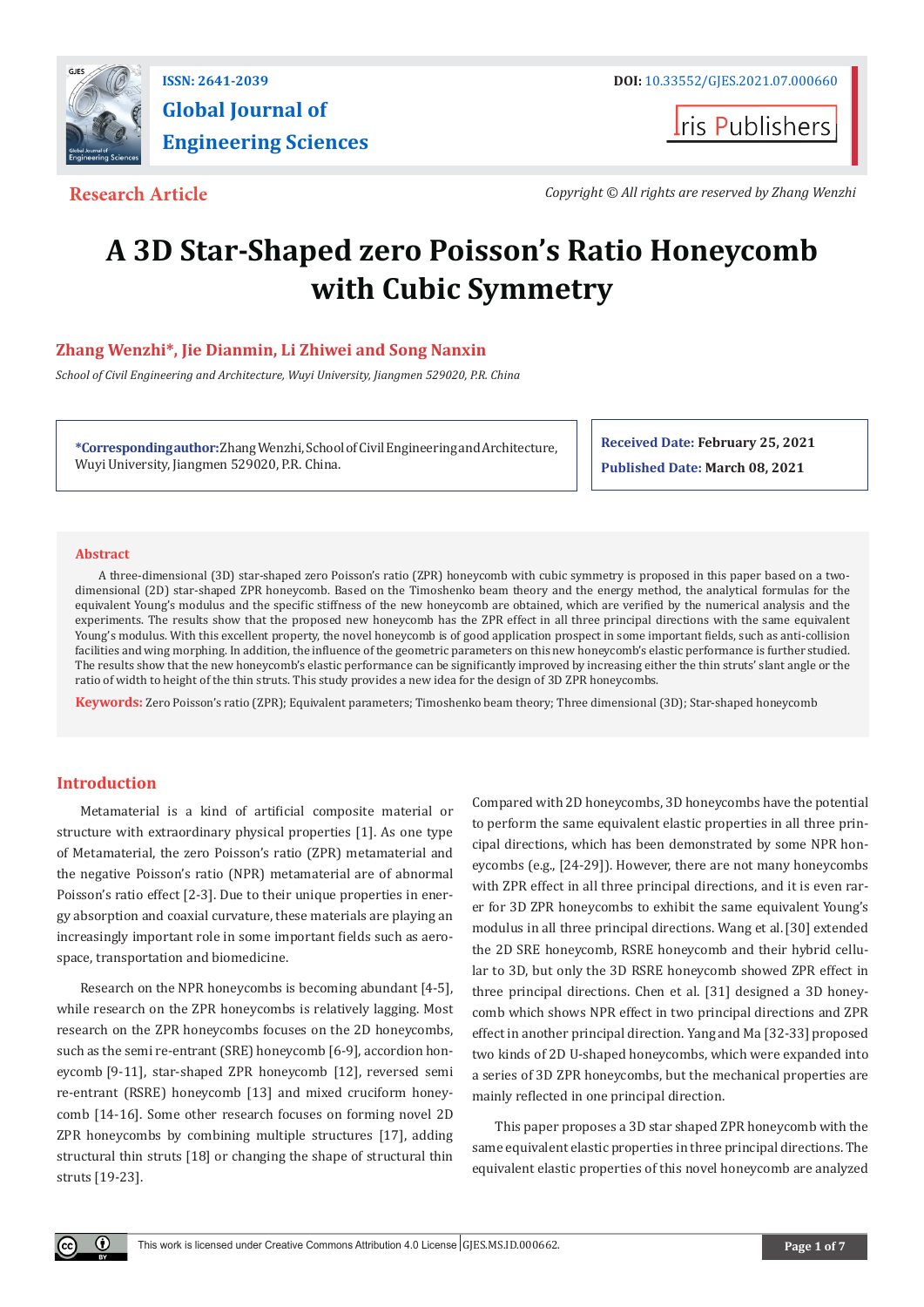in the elastic range, and the relation between its geometric parameters and equivalent elastic properties is discussed.

The unit cell of the proposed novel 3D star-shaped ZPR honeycomb is a regular hexahedron surrounded by six 2D star-shaped ZPR honeycombs of the same size. As shown in Figure 1, the length of the strut is defined as  $l$ , the section of the strut is  $t \times t$ , the slant angle between the struts is  $2\theta$ , and the equivalent length of the unit cell is  $2L = 2l \sin \theta$ . This work is to study the star-shaped honeycomb of the concave octagon, so we define .45 $\degree$   $\div$   $\theta$  <90 $\degree$ .



**Figure 1:** (a) The 2D star-shaped honeycomb [12], (b) the unit cell of the 2D star-shaped honeycomb, (c) the unit cell of the proposed new 3D star-shaped honeycomb and (d) the new 3D honeycomb block.

# **Analysis of the Equivalent Elastic Properties**

Because of the cubic symmetry of its cellular units, the novel honeycomb proposed in this study has the same equivalent elastic properties in three principal directions, which are not impacted when the scale of honeycombs is  $a \times b \times c$ ,  $a \neq b \neq c$ . In this paper, 1/8 of the unit cell is selected as a simplified structure for analysis, and only the situation under uniaxial load in the Y direction is discussed (Figure 2 (a)). Assuming that the longitudinal displacement at point B and point C is respectively  $\Delta_{\text{By}}$  and  $\Delta_{\text{Cy}}$ , from the homogenization theory we know  $\Delta_{\text{By}} = \Delta_{\text{Cy}}$ , which are referred to as  $\Delta_{\rm v}$  in the following.



#### **Equivalent Poisson's ratio**

When the simplified structure is subjected to the load in the Y direction, deformation only occur with strut AB and strut AC, and the vector of the lateral displacement at point B and that at point C both point to the interior of the unit cell, which has nothing to do with the equivalent transverse strain. Therefore, the equivalent transverse strain is

$$
\varepsilon_{x} = \varepsilon_{z} = 0 \quad (1)
$$

and the equivalent Poisson's ratio is obtained to be

$$
V_{yx} = V_{yz} = 0
$$
 (2)

Namely, the proposed structure is zero Poisson's ratio honeycomb.

#### **Equivalent young's modulus**

In the next we derive the equivalent Young's modulus based on Timoshenko beam theory. From the principle of virtual work

$$
\Delta = \frac{\sum \int \overline{M} M_p ds}{EI} + \frac{\sum \int \overline{F_N} F_{NP} ds}{EA} + \frac{\sum \int \overline{F_S} F_{SP} ds}{\kappa GA} \tag{3}
$$

then

$$
\Delta_y = \frac{F_y l^3 \cos^2 \theta}{12E_0 I} + \frac{F_y l \sin^2 \theta}{E_0 A} + \frac{F_y l \cos^2 \theta}{\kappa G_0 A} \tag{4}
$$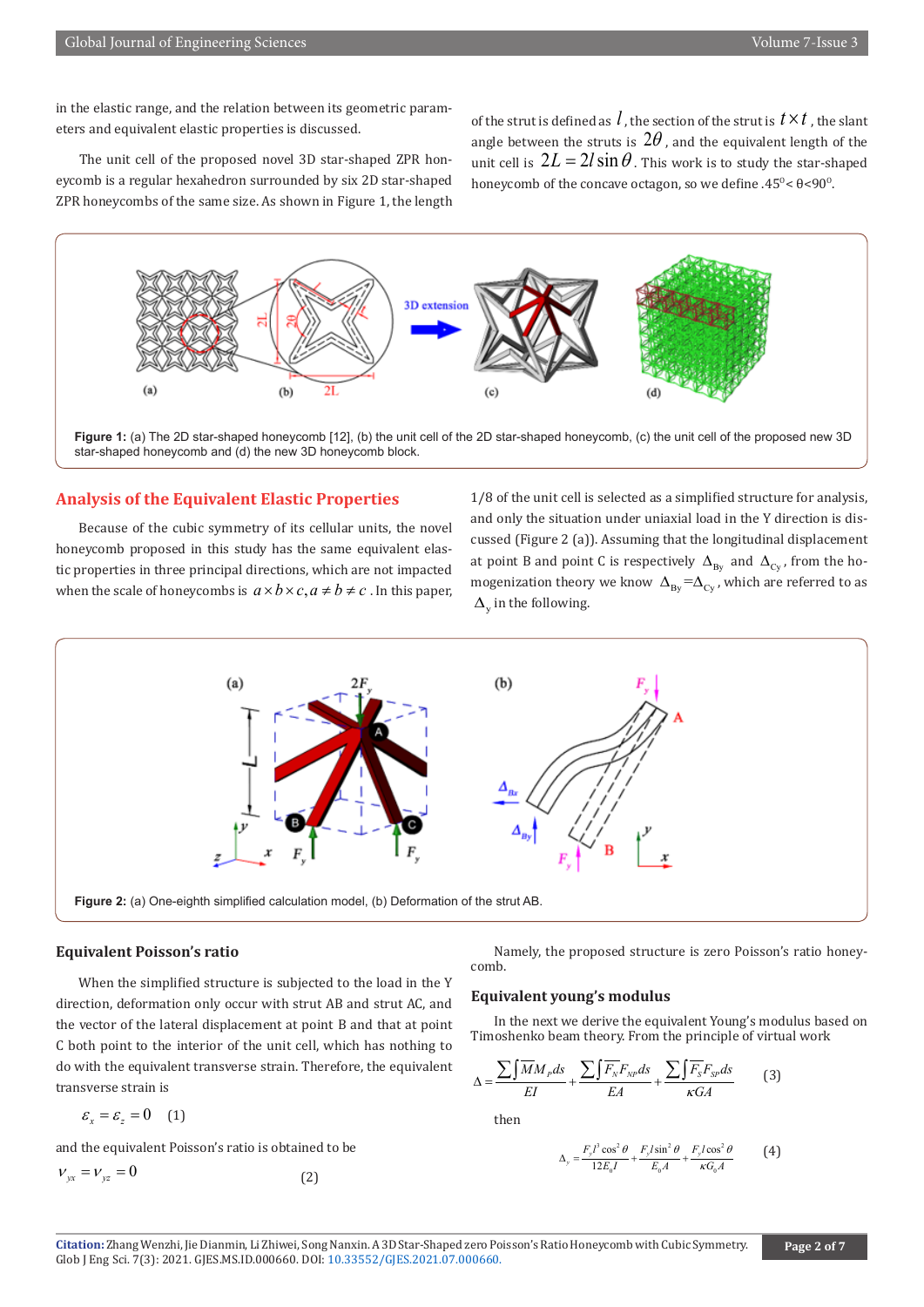in which  $A = \frac{t^2}{2}$ ,  $I = \frac{t^4}{24}$ ,  $\kappa = \frac{5}{6}$ ,  $G_0 = \frac{E_0}{2(1 + v_0)}$ ,  $F_y$  is the total load in the Y direction,  $E_0$  and  $v_0$  are respectively the Young's modulus and the Poisson's ratio of the base material. Then the equivalent longitudinal strain is

$$
\varepsilon_y = \frac{\Delta_y}{L} = \frac{\Delta_y}{l \sin \theta} \quad (5)
$$

and the principal stress in the Y direction is

$$
\sigma_y = \frac{2F_y}{(l\sin\theta)^2} \quad (6)
$$

Therefore, the equivalent Young's modulus in the Y direction is

$$
E_y = \frac{\sigma_y}{\varepsilon_y} = \frac{E_0}{(\frac{l}{t})^2 \sin^3 \theta + [2.4(1 + \nu_0) + (\frac{l}{t})^2](\frac{l}{t})^2 \sin \theta \cos^2 \theta}
$$
 (7)

# **Numerical Analysis**

In order to verify the analytical results above, the unit cell shown in Figure 1(c) is numerically analyzed using the Timoshenko beam unit B31, and the size is divided by 0.1. The finite element (FE) results are shown in Figure 6 with the boundary condition shown in Figure 3. In addition, the node displacements of planar HJKL and planar DFJK were coupled by constraint equations for uniform expansion of cell units.



# **Experiment**

In order to verify the theoretical results and the finite element results, three sets of samples are prepared by the 3D printer of the SLA principle (Figure 4(a)). The geometrical parameters of the samples are listed in Table 1 and the scale of honeycombs in each set is  $6 \times 6 \times 6$ . The elastic modulus of the base material is 2286MPa

and the Poisson's ratio of the base material is  $0.397$ . A compression test is performed on the samples with quasi-static load with the speed of  $0.2 \text{mm/min}$  by a universal material testing machine. Micrometers are set around the sample to obtain the deformation in another two principal directions, as shown in Figure 3(b).



**Figure 4:** (a) The 3D printed sample and (b) compression test on the sample.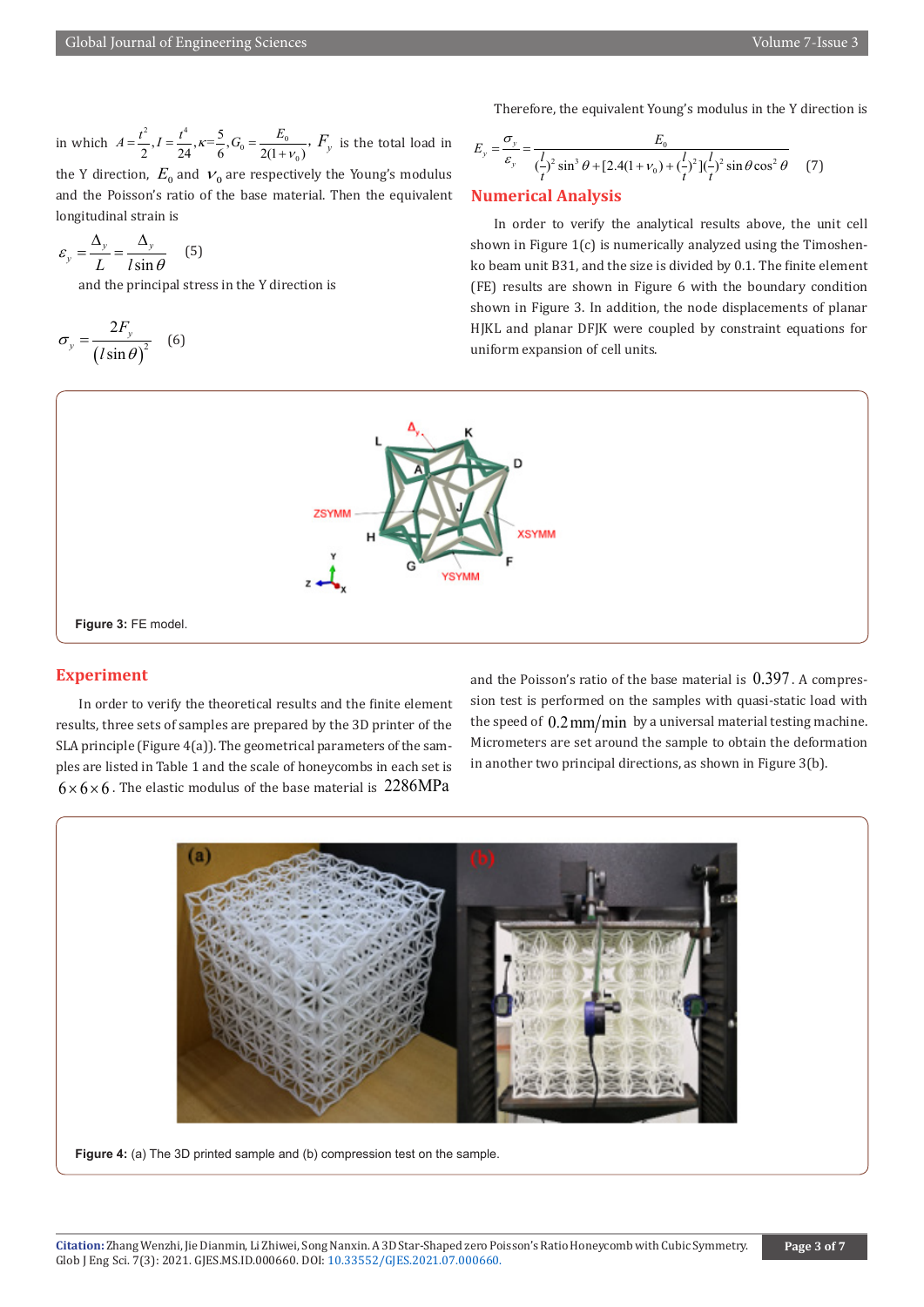**Table 1:** The geometrical parameters of the specimen.

|          | /mm | $t$ (mm) | $\theta$ (°) | The Overall Size (mm) |
|----------|-----|----------|--------------|-----------------------|
| Sample 1 | 27  | 2.5      | 65           | 316.08                |
| Sample 2 | 26  | 2.5      | 70           | 314.91                |
| Sample 3 | 25  | 2.5      | 75           | 310.65                |

# **Results and Discussion**

Figure 5 shows that when the uniaxial compression is loaded in the Y direction, transverse displacements of the same value simultaneously occur with the central nodes in the X direction and the Z direction, while no transverse displacements occur with the corner nodes. The FE results are in consistency with our discussion in section 3.1. This result verifies that the structure designed in this paper is zero Poisson's ratio honeycomb and reveals the formation mechanism of zero Poisson's ratio effect.

It can be seen from Table 2 that the analytical results are in good agreement with the FE results, namely  $v_{xx} = v_{yz} = 0$ , and that there is a slight deviation in the experimental results. The reason for this deviation may be i. There are manufacturing errors in the 3D printed test specimens; ii. There exist certain zones where thin struts overlap and interlace in the manufactured honeycomb; iii. The influence of boundary conditions exists when the number of unit cells is small.



| <b>Table 2:</b> Comparison of the analytical, numerical and experimental results. |             |            |                  |  |  |  |
|-----------------------------------------------------------------------------------|-------------|------------|------------------|--|--|--|
|                                                                                   |             | Analytical | <b>Numerical</b> |  |  |  |
|                                                                                   | $E_v$ (MPa) | 0.9718     | 0.9723           |  |  |  |

| <b>Table 2:</b> Comparison of the analytical, numerical and experimental results. |  |
|-----------------------------------------------------------------------------------|--|
|-----------------------------------------------------------------------------------|--|

|          |                                  | $\sim$ $\sim$ $\sim$ |                  | $\mathbf{r}$ . The set of $\mathbf{r}$<br>and the control of the con- |
|----------|----------------------------------|----------------------|------------------|-----------------------------------------------------------------------|
| Sample 1 | $E_{y}$ (MPa)                    | 0.9718               | 0.9723           | 0.9206                                                                |
|          | $\ensuremath{\nu_{\mathrm{yx}}}$ | $\boldsymbol{0}$     | $\boldsymbol{0}$ | $\pmb{0}$                                                             |
|          | $V_{yz}$                         | $\boldsymbol{0}$     | $\boldsymbol{0}$ | 0.0304                                                                |
| Sample 2 | $E_{y}$ (MPa)                    | 1.6149               | 1.6158           | 1.2962                                                                |
|          | $V_{yx}$                         | $\boldsymbol{0}$     | $\bf{0}$         | 0.0284                                                                |
|          | $V_{yz}$                         | $\boldsymbol{0}$     | $\bf{0}$         | 0.0031                                                                |
| Sample 3 | $E_y$ (MPa)                      | 3.0124               | 3.0141           | 3.2848                                                                |
|          | $V_{yx}$                         | $\boldsymbol{0}$     | $\bf{0}$         | 0.0131                                                                |
|          | $V_{yz}$                         | $\boldsymbol{0}$     | $\bf{0}$         | 0.0393                                                                |

**Experimental**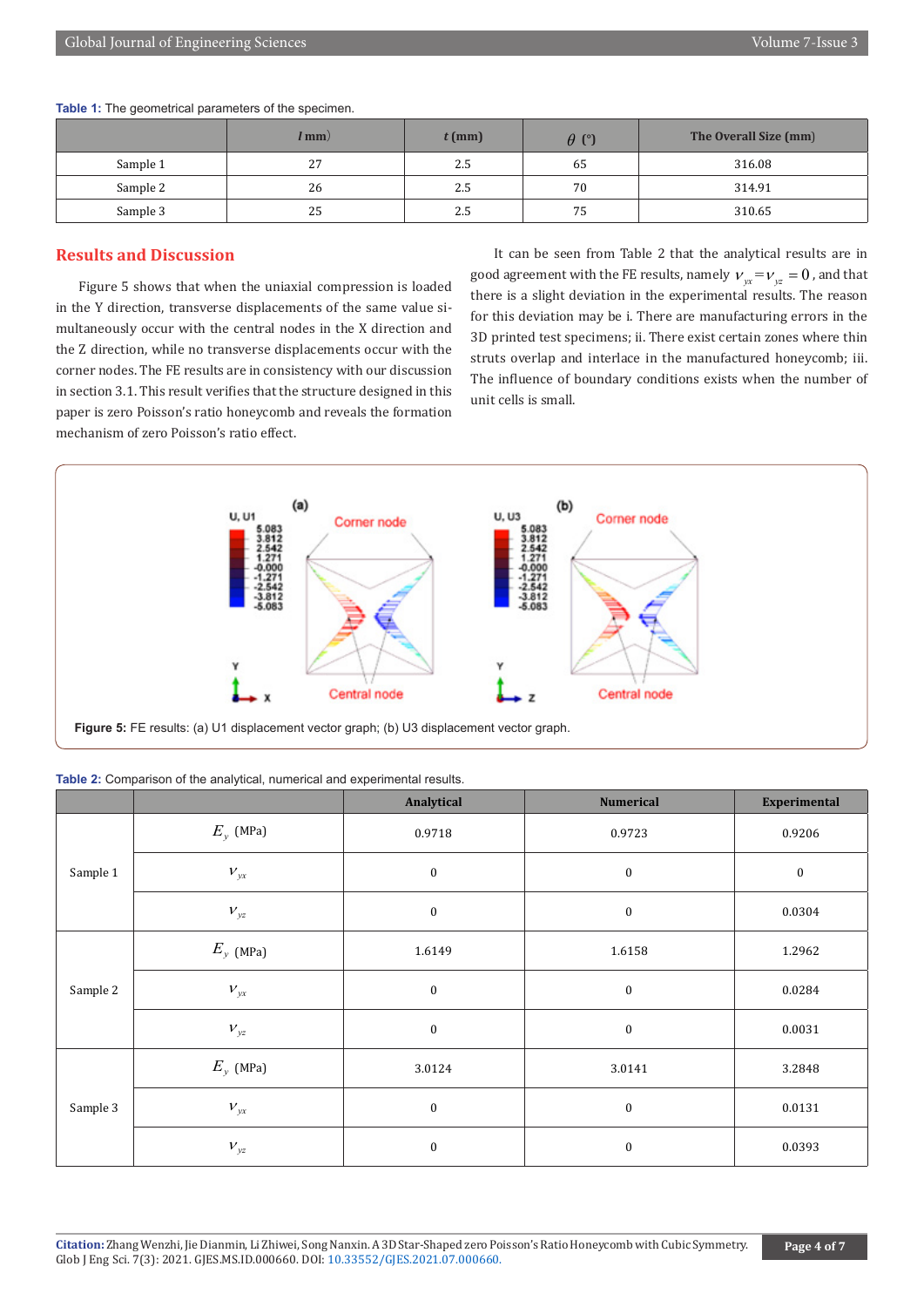Figure 6 shows the influence of geometric parameters on normalized Young's modulus  $E_y/E_0$  and equivalent Poisson's ratio  $v_{yx}$  (or  $v_{yx}$ ). The results show that the FE results are in good agreement with the curves of the analytical formula, and the normalized

Young's modulus  $E_y/E_0$  increases with the increase of  $\theta$  or  $t/l$ , and the growth rate first slows down and then increases rapidly. The results also show that the changes of  $\theta$  and  $t/l$  have no effect on the performance of zero Poisson's ratio.



**Figure 6:** The equivalent elastic properties versus the Geometric parameters: (a) E<sub>χ</sub>/E<sub>o</sub>-θ(t/l=0.1(t=2mm)), (b) E<sub>χ</sub>/E<sub>o</sub>-t/l (θ=60°) and: (c) V<sub>yx</sub> (Vyz)θ(t/l=0.1(t=2mm)), (d)  $V_{yx}$  (V<sub>yz</sub>)- t/l (θ=60°).





In this paper, we only pay attention to the honeycomb with low relative density and do not consider the overlap area of thin struts. According to Figure 2, the relative density is

$$
\Delta \rho = \frac{V^*}{V_{eq}} = \frac{3}{\sin^3 \theta \left(\frac{I}{t}\right)^2} \quad (8)
$$

where  $V_{ea}$  is the equivalent volume, and  $V^*$  is the total volume of the struts within the equivalent volume. And the specific stiffness is

$$
\beta = \frac{E_y}{\Delta \rho E_0} = \frac{1}{3 + 3[2.4(1 + \nu_0) + (\frac{l}{t})^2] \cot^2 \theta} \tag{9}
$$

Moreover, Grenestedt [34] proposed a method to measure the dominant deformation mechanism of 3D honeycomb:

$$
\frac{E_y}{E_0} = C(\Delta \rho)^m \qquad (10)
$$

where *C* is a constant,  $m=1$  for stretching controlled micro-structures, and  $m = 2$  for bending controlled micro-structures.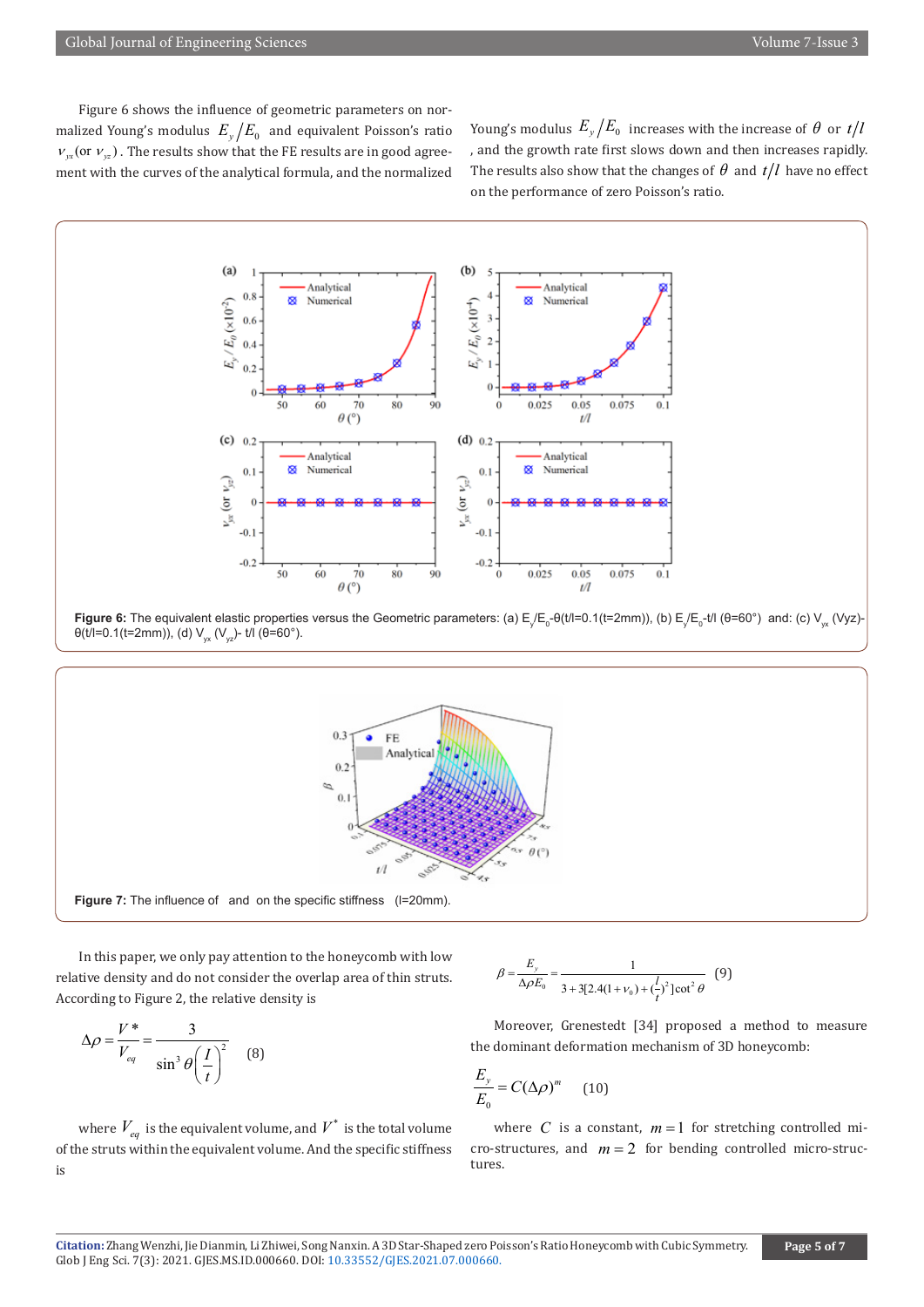Figure 7 shows the influence of the novel honeycomb's geometric parameters in comparison with the FE results and the analytical solutions. The results show that the specific stiffness  $\beta$  increases with the increase of the slant angle  $\theta$ , and the growth rate first slows down and then increases rapidly, while  $\beta$  also increases with the increase of the width to height ratio  $t/l$  of the thin strut, and the growth rate first increases rapidly and then tends to slow

down. Figure 8 shows the relationship between the normalized Young's modulus and the relative density obtained from the analytical solution. It can be seen from Figure 8 that the normalized Young's modulus is approximately equal to the square of the relative density. That is, bending deformation is the dominant deformation mechanism of the new three-dimensional zero Poisson's ratio honeycomb.



**Conclusion**

In this paper, a novel three-dimensional (3D) star-shaped zero Poisson's ratio (ZPR) honeycomb with cubic symmetry is developed based on a two-dimensional (2D) star-shaped ZPR honeycomb. An analytical model is developed to investigate the Young's modulus of the proposed new honeycomb, which is verified by the finite element (FE) results and the experimental results. The influence of the geometric parameters (the inclination angle  $\theta$  and the widthto-height ratio  $t/l$  of the thin struts) on the honeycomb's elastic performance is studied in detail.

The results show that the proposed honeycomb has ZPR effect in three principal directions with the same equivalent Young's modulus. Moreover, the increase of the width-to-height ratio  $t/l$  of this new honeycomb's struts improves the stiffness of the material without having any impact on the ZPR effect. Therefore, the novel honeycomb is of good application prospect in various fields, such as anti-collision facilities and wing morphing.

#### **Acknowledgement**

This work was supported by the National Natural Science Foundation of China (11502172), the Featured Innovation Project from Education Department of Guangdong Province (2016KTSCX143) and the Scientific Research Funds of Wuyi University (31013009).

# **Conflict of Interest**

No conflict of interest.

#### **References**

1. Kshetrimayum RS (2005) A brief intro to metamaterials. IEEE Potentials 23(5): 44-46.

- 2. Lakes R (1987) Foam Structures with a Negative Poisson's Ratio. Science 235: 1038-1040.
- 3. Evans KE, Nkansah MA, Hutchinson IJ, Rogers SC (1991) Molecular network design. Nature 353(6340): 124-125.
- 4. Fu MH, Chen Y, Zhang WZ, Zheng BB (2016) Experimental and numerical analysis of a novel three-dimensional auxetic metamaterial. Physica Status Solidi B 253(8): 1565-1575.
- 5. Fu MH, Liu FM, Hu LL (2018) A novel category of 3D chiral material with negative Poisson's ratio. Composites Science and Technology 160: 111- 118.
- 6. Grima JN, Oliveri L, Attard D, Ellul B, Gatt R, et al. (2010) Hexagonal Honeycombs with Zero Poisson's Ratios and Enhanced Stiffness. Advanced Engineering Materials 12(9): 855-862.
- 7. Attard D, Grima JN (2011) Modelling of hexagonal honeycombs exhibiting zero Poisson's ratio. physica status solidi (b) 248(1): 52-59.
- 8. Grima JN, Attard D (2011) Molecular networks with a near zero Poisson's ratio. physica status solidi (b) 248(1): 111-116.
- 9. Chen JJ, Shen X, Li JF (2015) Zero Poisson's ratio flexible skin for potential two-dimensional wing morphing. Aerospace Science and Technology 45: 228-241.
- 10. Lu C, Li YX, Dong EB, Yang J (2013) Equivalent Elastic Modulus of Zero Poisson's Ratio Honeycomb Core. Journal of Materials Engineering 3(12): 80-84.
- 11. Liu WD, Li HL (2018) Equivalent Moduli of Accordion Honeycomb with Zero Poisson's Ratio. Chinese Journal of Solid Mechanics 39(01): 100- 112.
- 12. Gong XB, Huang J, Scarpa F, Liu YJ, Leng JS (2015) Zero Poisson's ratio cellular structure for two-dimensional morphing applications. Composite Structures 134: 384-392.
- 13. Huang JL, Liu WY, Tang AM (2018) Effects of fine-scale features on the elastic properties of zero Poisson's ratio honeycombs. Materials Science and Engineering: B 236-237: 95-103.
- 14. Zou TT, Zhou L (2017) Mechanical property analysis and experimental demonstration of zero Poisson's ratio mixed cruciform honeycomb. Materials Research Express 4(4): 045702.